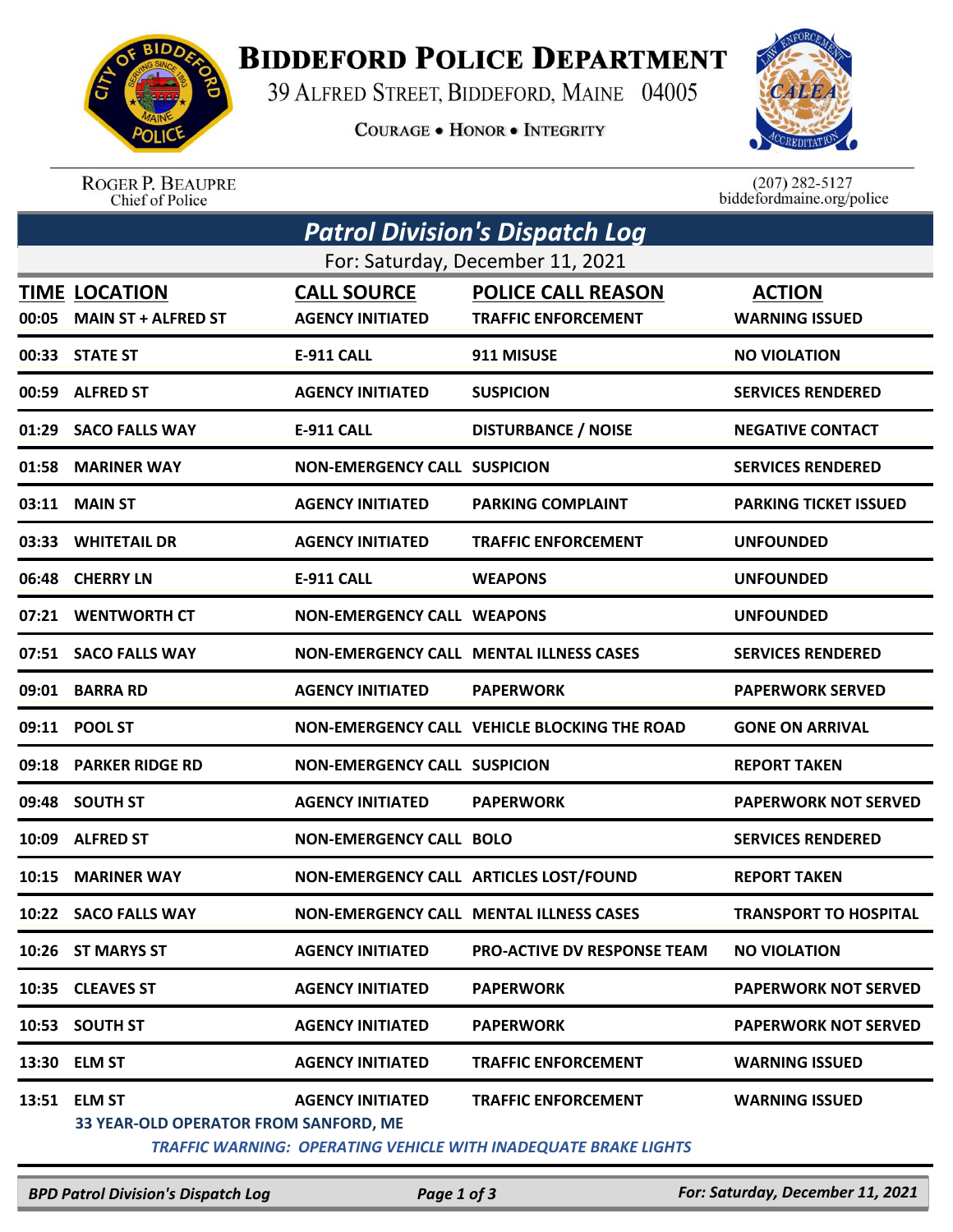| <b>TIME LOCATION</b>                                                              | <b>CALL SOURCE</b>                                                             | <b>POLICE CALL REASON</b>                                                | <b>ACTION</b>                |  |  |  |
|-----------------------------------------------------------------------------------|--------------------------------------------------------------------------------|--------------------------------------------------------------------------|------------------------------|--|--|--|
| 13:53 KING ST                                                                     | E-911 CALL                                                                     | 911 MISUSE                                                               | <b>SERVICES RENDERED</b>     |  |  |  |
| 13:57 SOUTH ST                                                                    | NON-EMERGENCY CALL DISTURBANCE / NOISE                                         |                                                                          | <b>SERVICES RENDERED</b>     |  |  |  |
| 14:14 WEST ST                                                                     | <b>AGENCY INITIATED</b>                                                        | <b>SUSPICION</b>                                                         | <b>SERVICES RENDERED</b>     |  |  |  |
| 14:19 ALFRED ST                                                                   | <b>NON-EMERGENCY CALL SUSPICION</b>                                            |                                                                          | <b>SERVICES RENDERED</b>     |  |  |  |
| <b>15:23 BIDDEFORD GATEWAY CTR</b>                                                |                                                                                | NON-EMERGENCY CALL BURGLARY OF A MOTOR VEHICLE                           | <b>REPORT TAKEN</b>          |  |  |  |
| 15:33 PEARL ST                                                                    |                                                                                | NON-EMERGENCY CALL ARTICLES LOST/FOUND                                   | <b>REPORT TAKEN</b>          |  |  |  |
| 16:06 MAY ST<br><b>18 YEAR-OLD OPERATOR FROM SANFORD, ME</b>                      | <b>AGENCY INITIATED</b><br><b>TRAFFIC WARNING: FAILURE TO REGISTER VEHICLE</b> | <b>TRAFFIC ENFORCEMENT</b>                                               | <b>WARNING ISSUED</b>        |  |  |  |
| 16:21 SOUTH ST                                                                    | <b>AGENCY INITIATED</b>                                                        | <b>CRIM RESTRAINT BY PARENT</b>                                          | <b>REPORT TAKEN</b>          |  |  |  |
| 16:24 MAIN ST                                                                     | <b>WALK-IN AT STATION</b>                                                      | <b>SUSPICION</b>                                                         | <b>SERVICES RENDERED</b>     |  |  |  |
| 16:46 SACO FALLS WAY                                                              | <b>NON-EMERGENCY CALL CHECK WELFARE</b>                                        |                                                                          | <b>NEGATIVE CONTACT</b>      |  |  |  |
| 17:35 WENTWORTH ST                                                                | <b>NON-EMERGENCY CALL SUSPICION</b>                                            |                                                                          | <b>REPORT TAKEN</b>          |  |  |  |
| 17:37 MEDICAL CENTER DR                                                           | <b>E-911 CALL</b>                                                              | <b>SEX OFFENSES</b>                                                      | <b>REPORT TAKEN</b>          |  |  |  |
| 17:41 SACO FALLS WAY                                                              | <b>AGENCY INITIATED</b>                                                        | <b>ALL OTHER</b>                                                         | <b>SERVICES RENDERED</b>     |  |  |  |
| 17:57 BRADBURY ST + CUTTS ST                                                      | <b>NON-EMERGENCY CALL SUSPICION</b>                                            |                                                                          | <b>NEGATIVE CONTACT</b>      |  |  |  |
| 18:23 ELM ST                                                                      | <b>AGENCY INITIATED</b>                                                        | <b>OUT FOR FOLLOW UP</b>                                                 | <b>SERVICES RENDERED</b>     |  |  |  |
| 18:23 WESTMORE AVE                                                                |                                                                                | NON-EMERGENCY CALL DEATH ATTENDED & UNATTENDED REPORT TAKEN              |                              |  |  |  |
| 18:31 ELM ST                                                                      | <b>NON-EMERGENCY CALL THEFT</b>                                                |                                                                          | <b>REPORT TAKEN</b>          |  |  |  |
| <b>18:48 MAIN ST</b>                                                              | NON-EMERGENCY CALL TRESPASSING                                                 |                                                                          | <b>FIELD INTERVIEW</b>       |  |  |  |
| 18:52 ELM ST                                                                      | <b>E-911 CALL</b>                                                              | <b>ASSIST: MEDICAL</b>                                                   | <b>TRANSPORT TO HOSPITAL</b> |  |  |  |
| <b>18:52 BRADBURY ST</b>                                                          |                                                                                | NON-EMERGENCY CALL MENTAL ILLNESS CASES                                  | <b>SERVICES RENDERED</b>     |  |  |  |
| 19:20 MARINER WAY                                                                 | <b>NON-EMERGENCY CALL HARASSMENT</b>                                           |                                                                          | <b>FIELD INTERVIEW</b>       |  |  |  |
| 19:24 GRAHAM ST                                                                   | E-911 CALL                                                                     | <b>VEHICLE CRASH - POLICE ONLY</b>                                       | <b>STATE FORM TAKEN</b>      |  |  |  |
| 19:33 ACORN ST + OAK ST                                                           | E-911 CALL                                                                     | <b>DOMESTIC COMPLAINTS</b>                                               | <b>GONE ON ARRIVAL</b>       |  |  |  |
| 20:24 CUTTS ST                                                                    | NON-EMERGENCY CALL DISTURBANCE / NOISE                                         |                                                                          | <b>NEGATIVE CONTACT</b>      |  |  |  |
| 20:36 ALFRED ST                                                                   | NON-EMERGENCY CALL DISTURBANCE / NOISE                                         |                                                                          | <b>SERVICES RENDERED</b>     |  |  |  |
| 20:44 ALFRED ST + ARENA DR                                                        | E-911 CALL                                                                     | <b>SUSPICION</b>                                                         | <b>NEGATIVE CONTACT</b>      |  |  |  |
| 20:52 ELM ST                                                                      | NON-EMERGENCY CALL TRESPASSING                                                 | DEFENDANT: KRISTIAN PATRICK JONSSON  AGE: 37  RESIDENT OF: BIDDEFORD, ME | <b>SUMMONS ISSUED</b>        |  |  |  |
| <b>CHARGE: CRIMINAL TRESPASS</b><br><b>CHARGE: VIOLATING CONDITION OF RELEASE</b> |                                                                                |                                                                          |                              |  |  |  |